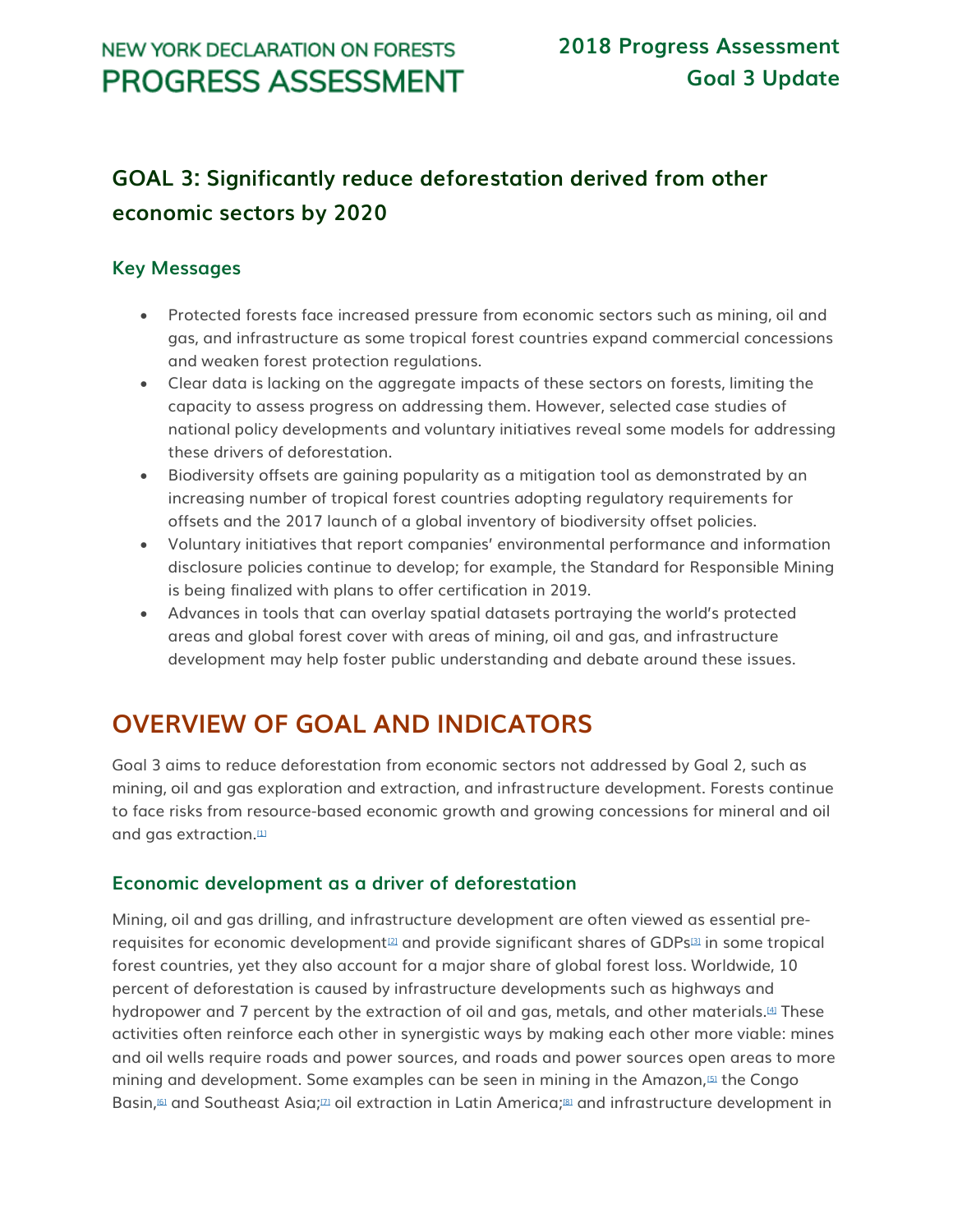the Amazon.[\[9\]](http://forestdeclaration.org/goal/goal-3/#_edn9) Coastal and near-shore mining and infrastructure development are also increasingly driving destruction in marine habitats and mangrove forests (e.g., Mexico).<sup>[\[10\]](http://forestdeclaration.org/goal/goal-3/#_edn10)</sup>

Infrastructure has been characterized as the "driver of drivers" of forest loss. A review of 121 studies on drivers of deforestation from 1996-2013 found that roads were strongly associated with high deforestation rates across the study regions.[\[11\]](http://forestdeclaration.org/goal/goal-3/#_edn11) Investing in access roads and energy connectivity in intact forests enables the spread of extractive industries, agriculture, and human settlement.[\[12\]](http://forestdeclaration.org/goal/goal-3/#_edn12) At the same time, forest fragmentation caused by roads leads directly to forest degradation. Tropical forest biomass was found to be significantly lower up to 1.5 kilometers away from roads than in the forest interior in a 2015 study.<sup>[\[13\]](http://forestdeclaration.org/goal/goal-3/#_edn13)</sup> In the mining sector, a lack of data risks underestimating impacts.[\[14\],](http://forestdeclaration.org/goal/goal-3/#_edn14) [\[15\]](http://forestdeclaration.org/goal/goal-3/#_edn15) Some studies indicate that the direct impact on forests caused by extraction or site development is relatively small. For example, of the 14.7 million hectares of forests lost in five regions of Indonesia between 2000 and 2010, only 2 percent were lost in mining concession areas compared with 43 percent in areas for non-mining resource extraction like logging and palm oil production.<sup>[\[16\]](http://forestdeclaration.org/goal/goal-3/#_edn16)</sup> However, forest loss and degradation can occur beyond the mining footprint[\[17\]](http://forestdeclaration.org/goal/goal-3/#_edn17) and even outside concession borders. In Brazil, for example, impacts have been detected as far as 70 kilometers from mining sites.[\[18\]](http://forestdeclaration.org/goal/goal-3/#_edn18)

Close to 97 million hectares or 19 percent of intact forest landscapes<sup>[\[19\]](http://forestdeclaration.org/goal/goal-3/#_edn19)</sup> in the Amazon, Central Africa, and the Asia Pacific overlap with commercial<sup>[\[20\]](http://forestdeclaration.org/goal/goal-3/#_edn20)</sup> concessions for oil and gas and mining (Figure 1). Countries with the largest claims – by far – include Brazil (mainly mining), the Democratic Republic of the Congo (mining and oil and gas) and Papua New Guinea (mainly oil and  $gas)$ . $[211, 122]$ 



**Figure 1. Overlap of extractive concessions and intact forest landscapes, in million hectares**

Source: Compiled by Climate Focus based on Grantham, H. & Tibaldeschi, P. (2018). *[Assessing the potential threat of extractive industries](https://wwf.panda.org/knowledge_hub/?331793/Report-Assessing-the-potential-threat-of-extractive-industries-to-tropical-intact-forest-landscapes)  [to tropical intact forest landscapes.](https://wwf.panda.org/knowledge_hub/?331793/Report-Assessing-the-potential-threat-of-extractive-industries-to-tropical-intact-forest-landscapes)* Oslo: World Wide Fund for Nature-Norway, and the Wildlife Conservation Society.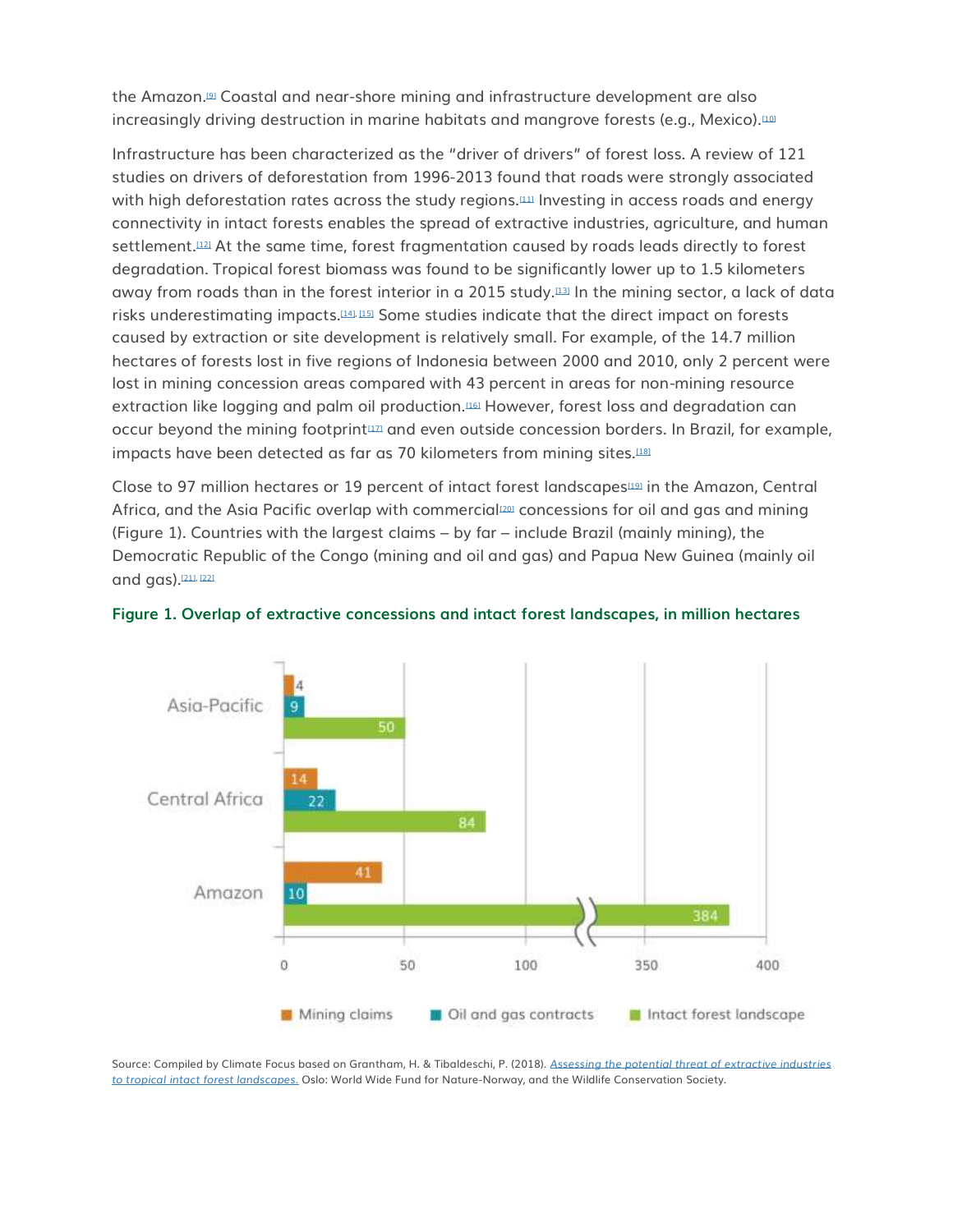### **Reducing deforestation caused by extraction and infrastructure developments**

Mitigating negative impacts in the context of nature conservation follows a widely accepted hierarchy of steps called "the mitigation hierarchy.",

- 1. Avoid impacts, for example, by changing location, scale, or technology this could include a transition to renewables and less land-intensive energy sources, as well as economic diversification.
- 2. Minimize impacts that cannot be avoided, for example, change location, scale, or technology.
- 3. Restore or rehabilitate areas to reverse impacts that cannot be avoided or minimized.
- 4. If none of these alternatives is available, offset any remaining negative impacts so there is no "net loss" and ideally a "net gain."

Avoiding impacts is the most effective and cost-effective way to conserve biodiversity and ecosystem services,[\[25\]](http://forestdeclaration.org/goal/goal-3/#_edn25) yet this first step often fails.[\[26\]](http://forestdeclaration.org/goal/goal-3/#_edn26) Governments can enforce the mitigation hierarchy through policy measures (e.g., land-use planning and restricting mining in designated areas) and due diligence and approval processes (e.g., environmental impact assessments). Evidence shows that the [enforcement of forest protection policies, laws, and regulations](http://forestdeclaration.org/goal/goal-10/) can help avoid, reduce, mitigate, or compensate forest loss.[\[27\]](http://forestdeclaration.org/goal/goal-3/#_edn27) In addition, governments can support private-sector efforts to reduce deforestation impacts by promoting better practices in collaboration with companies as well as by designing incentives that reward better practices or impose fines for illegal ones. Different government levels or actors often demonstrate conflicting priorities regarding extraction and development in forests. Government agencies such as anticorruption commissions or human rights agencies that are not aligned with specific sectors are critical in enforcing environmental regulations.[\[28\]](http://forestdeclaration.org/goal/goal-3/#_edn28)

When pursuing an extraction or development project, companies can address deforestation risks by assessing and mitigating possible impacts and by exploring opportunities to contribute to forest protection. In addition to complying with legal requirements, private-sector actors may engage in voluntary efforts, such as applying standards and guidelines and participating in collaborative sustainability initiatives. Civil society can help with setting and enforcing standards and holding actors accountable for their actions. They may also have the ability to drive consumer awareness and pressure companies to improve practices and governments to enhance legal frameworks and implement safeguards. Through advocacy and legal action, civil society actors can also collaborate with and support government agencies that seek to promote environmental protection and resist the undermining or weakening of existing environmental protections.[\[29\]](http://forestdeclaration.org/goal/goal-3/#_edn29)

#### **Assessing progress**

Aggregate data for a quantitative assessment of progress is lacking, and we remain unable to define criteria and indicators that measure relevant impacts or progress in addressing these drivers. We therefore provide an overview of recent developments in policies and projects related to forest protection, resource extraction, and infrastructure development. Initiatives on broader biodiversity or sustainability efforts are included because forest risks are often addressed as part of these concerns.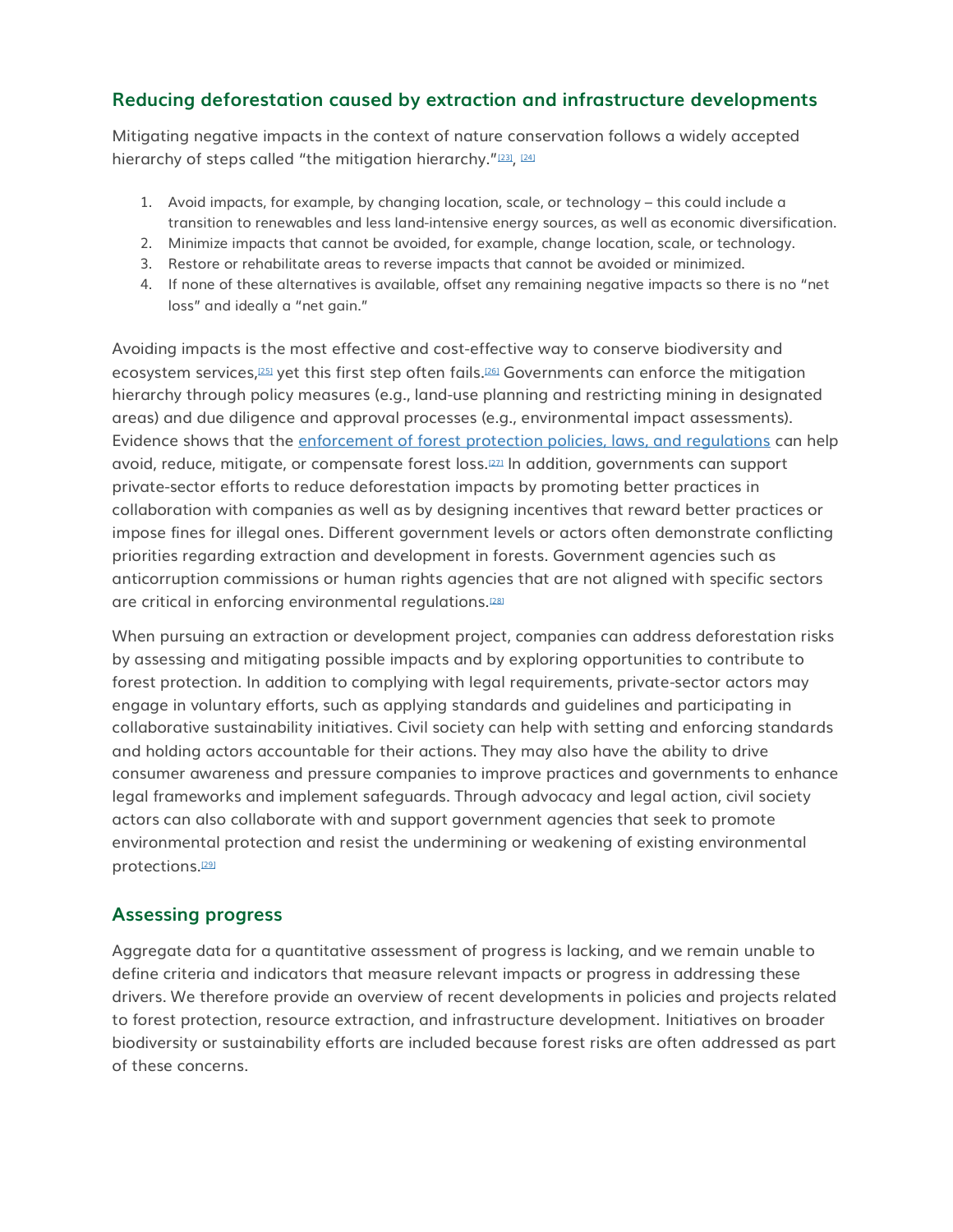## **FINDINGS**

### **Mixed progress on forest protection in tropical forest countries**

Conflicting national and regional developments on forest protection, resource extraction, and infrastructure development over the past year indicate the complicated nature of assessing global progress. While many countries push forward on resource-based economic development plans that threaten forests, some are passing policies that will help to offset that damage, and still others are pushing back against extraction as a development model.

- **Long-term economic development plans in key forest countries continue to rely on mineral resources and infrastructure development.** These plans often rely on policy reforms to ease restrictions on access to and exploitation of protected forests. According to a recent analysis, these policies are often driven by a consensus of government and private-sector elites to support resource- and infrastructure-based economic growth policies (e.g., Indonesia, Brazil).[\[30\]](http://forestdeclaration.org/goal/goal-3/#_edn30)
- **More tropical forest countries are passing policies for biodiversity offsets.** Offsets assume that the negative impacts of infrastructure and extraction can be compensated by generating at least equivalent benefits elsewhere, though evidence is conflicting.[\[31\]](http://forestdeclaration.org/goal/goal-3/#_edn31) Offsets are often used by companies with voluntary targets for "no net loss" or "net gain" of biodiversity, lenders (e.g., the International Finance Corporation), and governments.[\[32\]](http://forestdeclaration.org/goal/goal-3/#_edn32) Most countries with deforestation hotspots have adopted regulatory requirements for biodiversity offsets for certain projects (e.g., Brazil, Indonesia, Colombia, and Papua New Guinea). Several others have provisions to enable and facilitate voluntary offsetting (e.g., Democratic Republic of Congo, Cameroon, and Paraguay). [\[33\]](http://forestdeclaration.org/goal/goal-3/#_edn33)
- **Popular movements in some countries are slowing or halting extraction-related deforestation.** Public support is often linked to other issues such as water pollution and [indigenous peoples rights](http://forestdeclaration.org/goal/goal-10/) (e.g., mining ban in El Salvador<sup>[\[34\],](http://forestdeclaration.org/goal/goal-3/#_edn34) [\[35\]](http://forestdeclaration.org/goal/goal-3/#_edn35)</sup> and limits to oil drilling in Ecuador<sup>[\[36\]](http://forestdeclaration.org/goal/goal-3/#_edn36)</sup>.

#### **Developments in voluntary corporate standards and accountability initiatives**

Companies, civil society organizations, and academic institutions are increasingly founding industry-based and multisector sustainability and transparency initiatives. These efforts are premised on the idea that improving corporate sustainability and accountability will benefit all stakeholders while improving standardization and comparability across sectors and companies. However, in practice, the outcomes of these initiatives can be incomplete and hard to interpret, leading to an uncertainty about the impacts on forests.<sup>[\[37\]](http://forestdeclaration.org/goal/goal-3/#_edn37)</sup>

• **Plans for a Standard for Responsible Mining in 2019.** The Initiative for Responsible Mining Assurance (IRMA) plans to finalize a [Standard for Responsible Mining](http://www.responsiblemining.net/irma-standard) in 2019.[\[38\]](http://forestdeclaration.org/goal/goal-3/#_edn38) The draft standard includes detailed provisions to mitigate and manage biodiversity and ecosystem impacts using the mitigation hierarchy. The initiative plans to provide certification.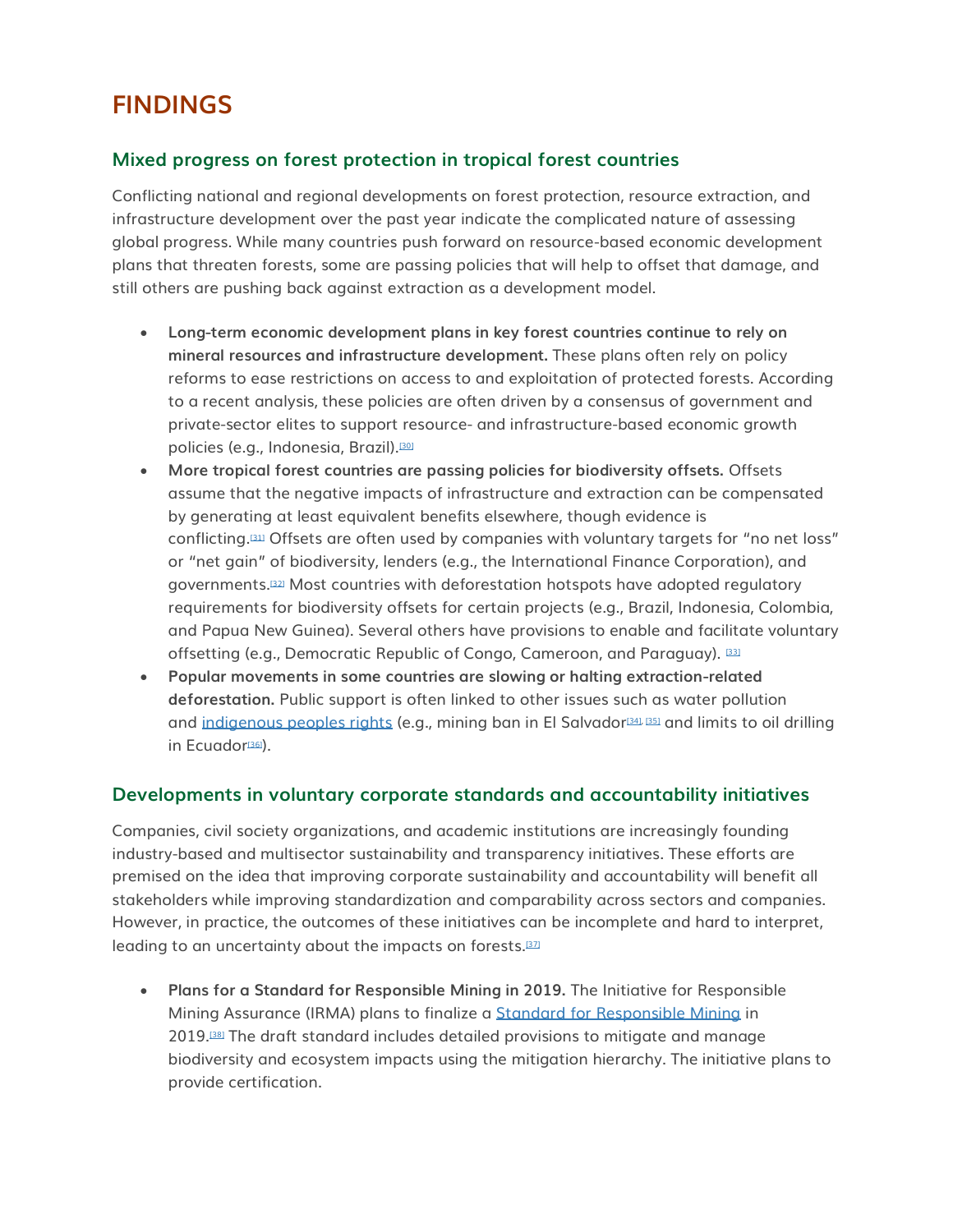- **New Sustainability Reporting Standards.** The [Global Reporting Initiative \(GRI\)](https://www.globalreporting.org/Pages/default.aspx) has provided voluntary best-practice guidelines[\[39\]](http://forestdeclaration.org/goal/goal-3/#_edn39) for corporations to report on their environmental impacts since 2000. In 2018, GRI transitioned from its previous guidelines to the GRI Sustainability Reporting Standards, which improve applicability and ease of use for companies across sectors. The standards recommend the disclosure of forestrelevant information such as geographic location and size of operation sites, location or proximity to protected areas, direct and indirect impacts on biodiversity (including habitat conversion), $401$  as well as prevention and remediation measures to address biodiversity impacts. Of 383 mining organizations with reports in the GRI's Sustainability Disclosure Database as of 2018, 287 reference GRI's guidelines and/or standards in their selfassessments.[\[41\]](http://forestdeclaration.org/goal/goal-3/#_edn41)
- Plans for certification of steel. In June 2018, [ResponsibleSteel](https://www.responsiblesteel.org/) launched its first public consultation period for a new global standard and certification for steel sourcing and production. The standard seeks to formalize a supply-side commitment by steel companies to achieve social and environmental sustainability in sourcing and production.
- **New study on environmental, social and governance risks of raw materials.** The [Drive](https://drivesustainability.org/)  [Sustainability initiative](https://drivesustainability.org/) is a coalition of automotive companies seeking to promote sustainability in raw materials sourcing across the auto industry. Their Raw Materials [Observatory](https://drivesustainability.org/raw-materials/) aims to provide a comprehensive overview of the sustainability risks of all raw materials important to the auto industry as well as to identify key areas for action to reduce those risks. In July 2018, the coalition released a [study](https://drivesustainability.org/wp-content/uploads/2018/07/Material-Change_VF.pdf) outlining the environmental, social, and governance risks of 37 key raw materials.
- **Sustainable procurement for infrastructure development around the Asian Belt and Road Initiative.** In 2017, Chatham House and Renmin University launched a project to promote sustainable procurement for infrastructure development around the Asian Belt and Road Initiative (BRI).[\[42\]](http://forestdeclaration.org/goal/goal-3/#_edn42) The project highlights deforestation as a key environmental risk in both the construction and operation of infrastructure. A Chatham House [report](https://www.chathamhouse.org/publication/role-investors-promoting-sustainable-infrastructure-under-belt-and-road-initiative) released in May 2018 details how China's banks can influence private and country borrowers to improve the environmental sustainability of their procurement policies for BRI projects.<sup>[\[43\]](http://forestdeclaration.org/goal/goal-3/#_edn43)</sup>
- **CDP's disclosure system to assess the relationship between mining and forests.** [CDP](https://www.cdp.net/en/companies/consultation)[\[44\]](http://forestdeclaration.org/goal/goal-3/#_edn44) is developing a new questionnaire for the mining sector with a focus on biodiversity issues, which companies will be invited to respond to in 2019. The is expected to provide improved data on the relationship between mining and forests. Major mining companies are already familiar with CDP's global environmental disclosure system. In 2017, 115 metals and mining companies reported on their climate change mitigation and adaptation plans through CDP, while 60 reported on their actions to improve water security. CDP is also adding to its questionnaire for states and regions to reveal how subnational governments are addressing deforestation risks and impacts resulting from nonagricultural drivers, including mining.

#### **Data developments**

Advances in the collection, public accessibility, and usability of data on forests protection, extractive industries, and infrastructure provide new insight into the challenge of reducing forest impacts from non-agricultural sectors. A new data base (see below) allows for global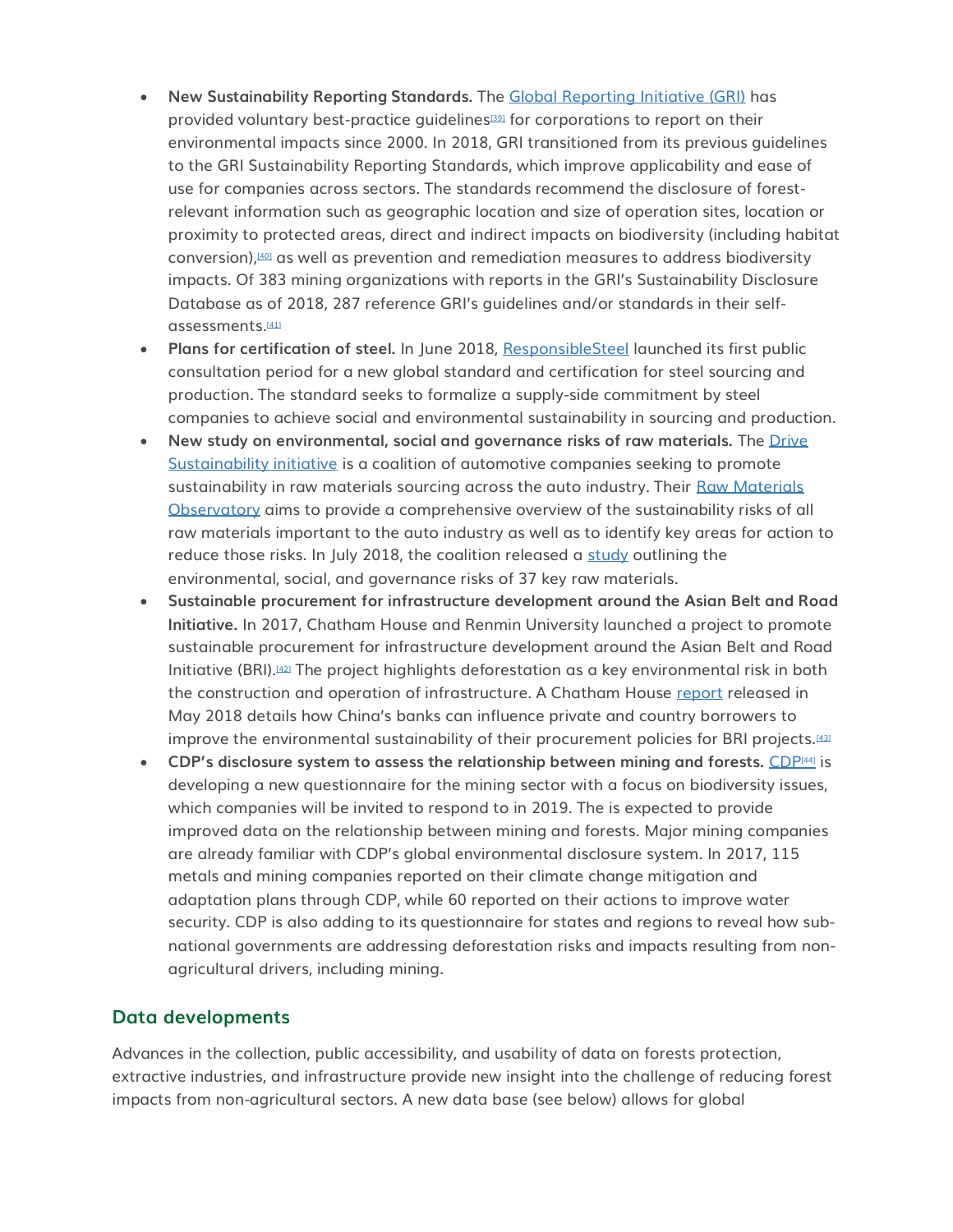comparisons of environmental policies, which may empower stakeholders to push for better governance. Meanwhile, multiple map-based data initiatives provide new information and engaging visualizations that may foster public debate more effectively than data presented in narratives or in tables. These initiatives may allow for better understanding of progress toward reducing these sectors' specific impacts on forests.

- **[Global inventory of biodiversity offset policies](https://portals.iucn.org/offsetpolicy/)**. [\[45\]](http://forestdeclaration.org/goal/goal-3/#_edn45) In October 2017, IUCN and the Biodiversity Consultancy launched a global database of environmental laws to track the presence of biodiversity offset mechanisms in national policies.[\[46\]](http://forestdeclaration.org/goal/goal-3/#_edn46) Drawing exclusively from publicly available sources, the assessment team categorized each country's biodiversity offset policies from "basic" (no provisions for offsetting) to "most advanced" (mandatory offsetting in at least some instances).[\[47\]](http://forestdeclaration.org/goal/goal-3/#_edn47) The database is intended as a learning platform and a forum to identify ways to strengthen environmental policies and encourage better business practices.
- New tool for spatial analysis of mining, oil and gas claims. [WWF-SIGHT](http://wwf-sight.org/)<sup>(48]</sup> is a repository of spatial datasets and a powerful tool for spatial analysis of on-the-ground activities related to the World Wide Fund for Nature's (WWF) conservation goals. The site includes a number of maps portraying the world's protected areas and global forest cover, as well as areas covered by mining claims and oil and gas contracts. With data disaggregated by country, county, commodity, and type of protected area, the model shows that a "significant" portion of the world's protected areas overlap with concessions for mining and oil and gas extraction.
- **Database of ecologically sensitive areas.** The [World Database of Key Biodiversity](http://www.keybiodiversityareas.org/home)   $A$ reas<sup>[\[49\]](http://forestdeclaration.org/goal/goal-3/#_edn49)</sup> is a new tool that mining and oil and gas companies can use to inform their operations in ecologically sensitive areas.[\[50\]](http://forestdeclaration.org/goal/goal-3/#_edn50) It was launched in 2016 as part of the KBA (Key Biodiversity Area) Partnership of a dozen major environmental groups to identify and conserve biodiversity hotspots. KBAs will be added and updated based on the KBA Standard, a set of criteria for selection currently under development.[\[51\]](http://forestdeclaration.org/goal/goal-3/#_edn51) The database includes an interactive map and offers spatial data for download.
- **New interactive tool to show global progress in responsible mining.** Paired with the release of IRMA's Standards for Responsible Mining, the <u>[Responsible Mining Map](https://map.responsiblemining.net/)i521</u> is a public-facing tool for stakeholders to report, assess, and drive progress toward responsible mining practices. Among those encouraged to use the map are representatives of affected communities, nongovernmental organizations, and companies that purchase mined materials, as well as mining companies.[\[53\]](http://forestdeclaration.org/goal/goal-3/#_edn53) While third-party auditing and certification processes are under development, all company data represented on the map will be self-reported.<sup>[\[54\]](http://forestdeclaration.org/goal/goal-3/#_edn54)</sup>
- **Global road-mapping efforts.** Driven by a coalition of ecologists, planners, geographers, and agricultural specialists, the [Global Road Map](https://www.global-roadmap.org/) seeks to inform better infrastructure planning and limit the impact of road construction on the planet's biodiversity, ecosystems, and wilderness areas. [The Roadless Initiative,](http://www.roadless.online/) based on OpenStreetMap data, aims to highlight the importance of roadless areas for biodiversity conservation and the need to consider them more explicitly in law.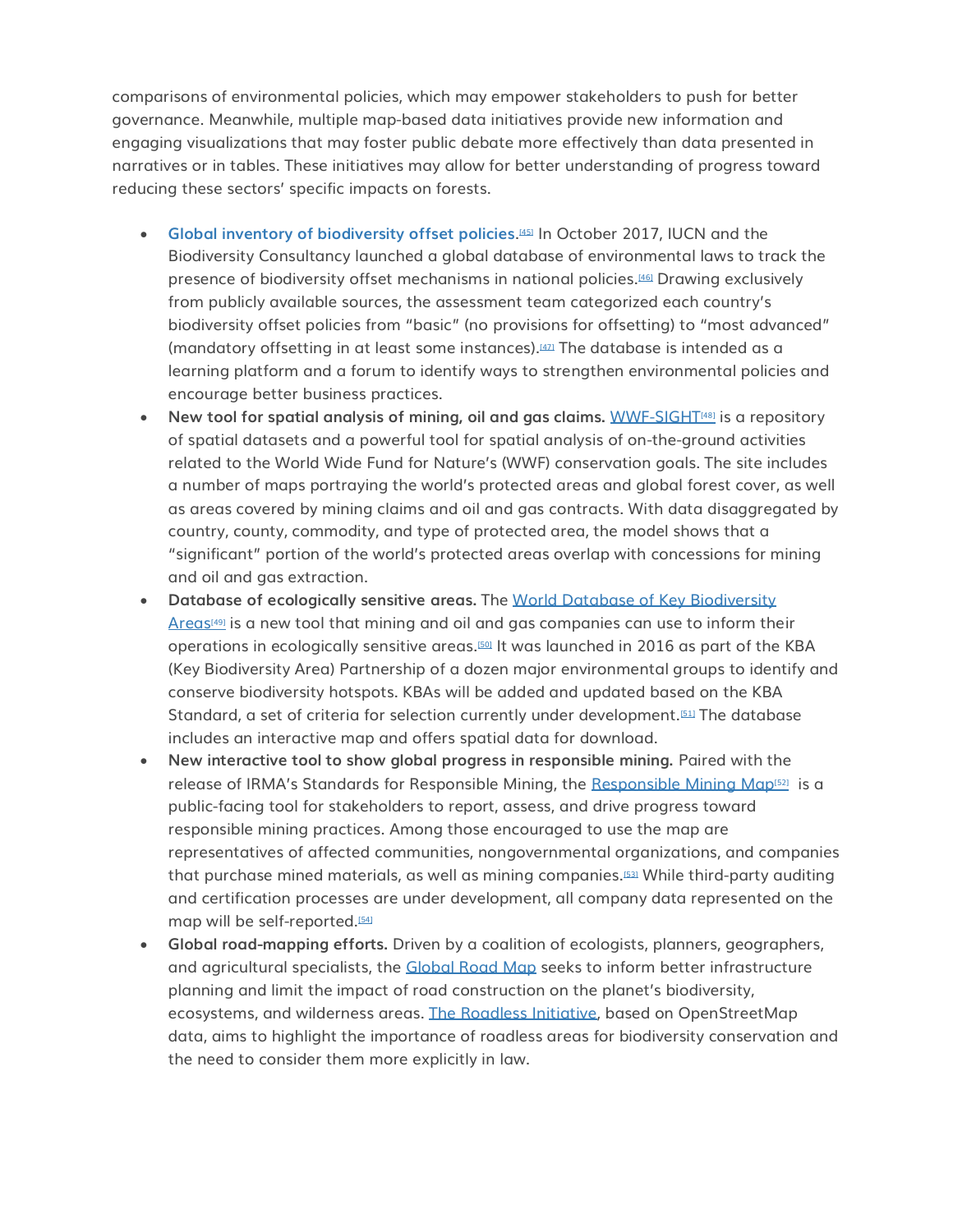[\[1\]](http://forestdeclaration.org/goal/goal-3/#_ednref1) Bebbington, A., Bebbington, D.H., & Sauls, L. (2018). Assessment and scoping of extractive industry and infrastructure in relation to deforestation: Global and synthesis report. San Francisco, CA: Climate and Land Use Alliance; Abood S.A., Lee J.S.H., Burivalova Z., Garcia-Ulloa J., Koh L.P. (2015). [Relative contributions of](https://onlinelibrary.wiley.com/doi/abs/10.1111/conl.12103)  [the logging, fiber, oil palm, and mining industries to forest loss in Indonesia: Deforestation among](https://onlinelibrary.wiley.com/doi/abs/10.1111/conl.12103)  [Indonesia's industries](https://onlinelibrary.wiley.com/doi/abs/10.1111/conl.12103). *Conservation Letters, 8*(1), 58–67.

 $\alpha$  Campbell, M., Alamgir, M., & Laurance, W. (2017). Optimising future tropical roads: Examining the economic [benefits and environmental costs of roads in the Asia-Pacific.](https://researchonline.jcu.edu.au/48803/1/Campbell%20et%20al%2C%202017.pdf) *Australian Wildlife, 1*, 26–29.

[\[3\]](http://forestdeclaration.org/goal/goal-3/#_ednref3) Chatham House. (2015). *[The impact of mining on forests: Information needs for effective policy responses](https://www.chathamhouse.org/sites/default/files/events/special/Mining_workshop_summary_final.pdf)*. London: Chatham House.

[\[4\]](http://forestdeclaration.org/goal/goal-3/#_ednref4) Hosonuma, N., Herold, M., De Sy, V., De Fries, R.S., Brockhaus, M., Verchot, L., Angelsen, A., & Romijn, E. (2012). [An assessment of deforestation and forest degradation drivers in developing](http://iopscience.iop.org/article/10.1088/1748-9326/7/4/044009/meta)  [countries.](http://iopscience.iop.org/article/10.1088/1748-9326/7/4/044009/meta) *Environmental Research Letters, 7*(4).

■ Sonter, L. J., Herrera, D., Barrett, D.J., Galford, G.L., Moran, C.J., & Soares-Filho, B.S. (2017). Mining drives [extensive deforestation in the Brazilian Amazon.](https://www.nature.com/articles/s41467-017-00557-w) *Nature Communications, 8*(1), 1–7; Dezécache, E., Faure, E., Gond, V. Salles, J.M., Vieilledent, G., & Hérault, B. (2017). [Gold-rush in forested El Dorado: Deforestation](http://iopscience.iop.org/article/10.1088/1748-9326/aa6082)  [leakages and the need for regional cooperation.](http://iopscience.iop.org/article/10.1088/1748-9326/aa6082) *Environmental Research Letters, 12*(3).

[\[6\]](http://forestdeclaration.org/goal/goal-3/#_ednref6) Tchatchou, B., Sonwa, D.J., Ifo, S., & Tiani, A.M. (2015). *[Deforestation and forest degradation in the Congo](https://www.cifor.org/library/5894/deforestation-and-forest-degradation-in-the-congo-basin-state-of-knowledge-current-causes-and-perspectives/)  [Basin: State of knowledge, current causes and perspectives](https://www.cifor.org/library/5894/deforestation-and-forest-degradation-in-the-congo-basin-state-of-knowledge-current-causes-and-perspectives/)*. Occasional Paper 144. Bogor, Indonesia: Center for International Forestry Research

[\[7\]](http://forestdeclaration.org/goal/goal-3/#_ednref7) Hughes, A.C. (2017). [Understanding the drivers of Southeast Asian biodiversity loss.](https://esajournals.onlinelibrary.wiley.com/doi/full/10.1002/ecs2.1624) *Ecosphere, 8*(1); Abood S.A., Lee J.S.H., Burivalova Z., Garcia-Ulloa J., & Koh L.P. (2015). [Relative contributions of the logging, fiber, oil](https://onlinelibrary.wiley.com/doi/abs/10.1111/conl.12103)  palm, and mining indu[stries to forest loss in Indonesia: Deforestation among Indonesia's](https://onlinelibrary.wiley.com/doi/abs/10.1111/conl.12103)  [industries.](https://onlinelibrary.wiley.com/doi/abs/10.1111/conl.12103) *Conservation Letters, 8*(1), 58–67.

[\[8\]](http://forestdeclaration.org/goal/goal-3/#_ednref8) Zuckerman, A. & Koenig, K. (2016). *[From well to wheel: The social, environmental, and climate costs of](https://amazonwatch.org/assets/files/2016-amazon-crude-report.pdf)  [Amazon crude](https://amazonwatch.org/assets/files/2016-amazon-crude-report.pdf)*. Oakland, CA: Amazon Watch.

**Da Silva, O.M., Dos Santos, M.A., & Dos Santos L.S. (2018). Spatiotemporal patterns of deforestation in** [response to the building of the Bel Monte hydroelectric plant in the Amazon Basin.](https://www.interciencia.net/wp-content/uploads/2018/03/80-MARQUES-43_02.pdf) *Interciencia, 43*(2), 80–84; Branford, S. & Torres, M. (2017, December 4). Ferrogrão grain railway threatens Amazon indigenous groups, forest. *Mongabay.*

[\[10\]](http://forestdeclaration.org/goal/goal-3/#_ednref10) Van Lavieren, H., Spalding, M., Alongi, D.M., Kainuma, M., Clüsener-Godt, M., & Adeel, Z. (2012). *[Securing](http://www.unesco.org/science/doc/mab/MangrovesPolicyBrief2012_FINAL_OCT17_WEB.pdf)  [the future of mangroves](http://www.unesco.org/science/doc/mab/MangrovesPolicyBrief2012_FINAL_OCT17_WEB.pdf)*. Hamilton, Canada: United Nations University Institute for Water, Environment and Health.

[\[11\]](http://forestdeclaration.org/goal/goal-3/#_ednref11) Busch, J. & Ferretti-Gallon, K. (2017). [What drives deforestation and what stops it? A meta-analysis.](https://academic.oup.com/reep/article/11/1/3/3066302) *Review of Environmental Economics and Policy, 11*, 3–23.

[\[12\]](http://forestdeclaration.org/goal/goal-3/#_ednref12) Bebbington, A., Bebbington, D.H., & Sauls, L. (2018). Assessment and scoping of extractive industry and infrastructure in relation to deforestation: Global and synthesis report. San Francisco, CA: Climate and Land Use Alliance.

[\[13\]](http://forestdeclaration.org/goal/goal-3/#_ednref13) Chaplin-Kramer, R., Ramler, I., Sharp, R., Haddad, N.M., Gerber, J.S., West, P.C., Mandle, L., Engstrom, P., Baccini, A., Sim, S., Mueller, C., & King, H. (2015). [Degradation in carbon stocks near tropical forest](https://www.nature.com/articles/ncomms10158)  [edges.](https://www.nature.com/articles/ncomms10158) *Nature Communications, 6*, 10158.

[\[14\]](http://forestdeclaration.org/goal/goal-3/#_ednref14) Abood S.A., Lee J.S.H., Burivalova Z., Garcia-Ulloa J., Koh L.P. (2015). [Relative contributions of the logging,](https://onlinelibrary.wiley.com/doi/abs/10.1111/conl.12103)  [fiber, oil palm, and mining industries to forest loss in Indonesia: D](https://onlinelibrary.wiley.com/doi/abs/10.1111/conl.12103)eforestation among Indonesia's [industries.](https://onlinelibrary.wiley.com/doi/abs/10.1111/conl.12103) *Conservation Letters, 8*(1), 58–67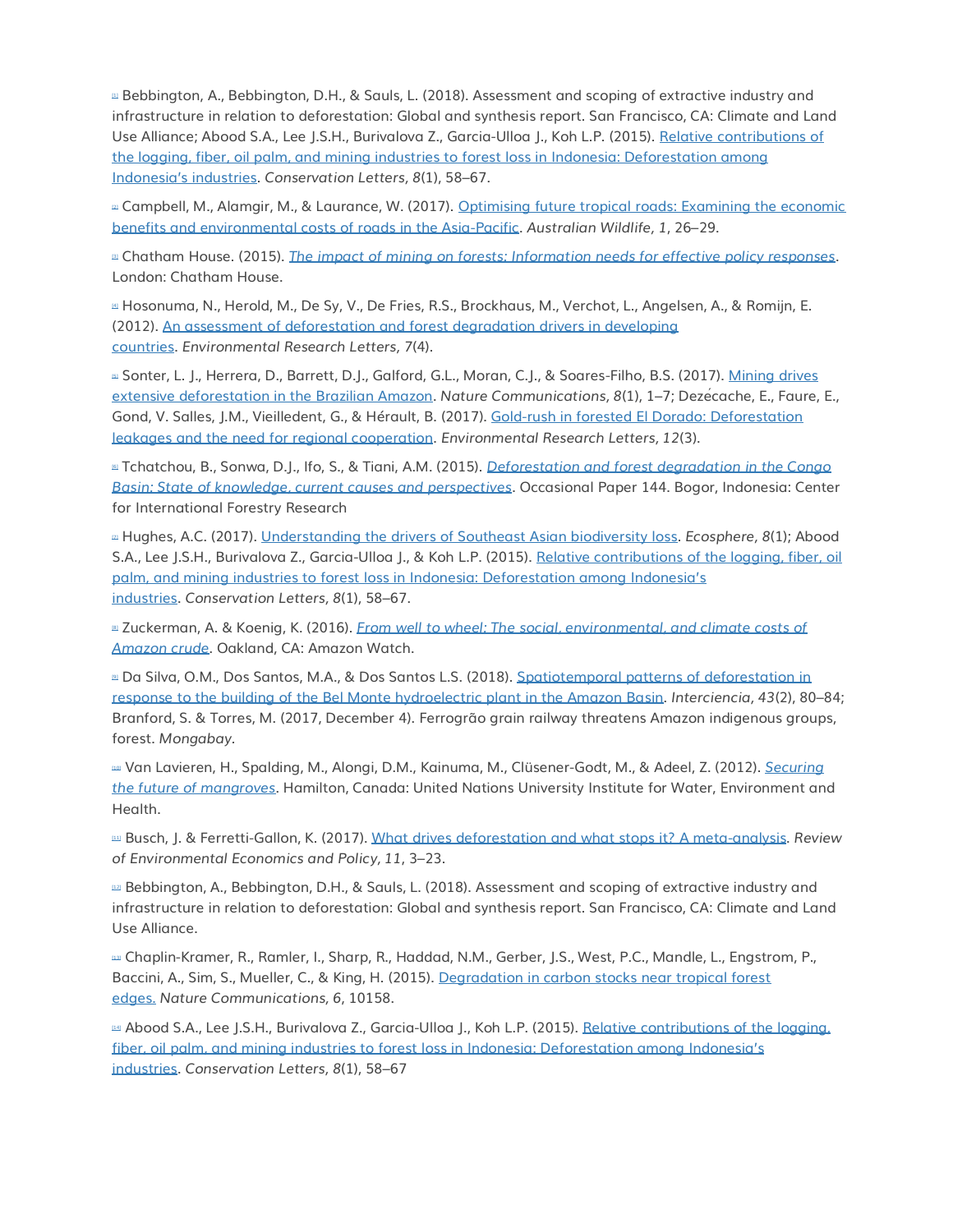[\[15\]](http://forestdeclaration.org/goal/goal-3/#_ednref15) Busch, J. & Ferretti-Gallon, K. (2017). [What drives deforestation and what stops it? A meta-analysis.](https://academic.oup.com/reep/article/11/1/3/3066302) *Review of Environmental Economics and Policy, 11*, 3–23.

[A](http://forestdeclaration.org/goal/goal-3/#_ednref16)bood S.A., Lee J.S.H., Burivalova Z., Garcia-Ulloa J., & Koh L.P. (2015). Relative contributions of the logging, fiber, oil palm, and [mining industries to forest loss in Indonesia: Deforestation among Indonesia's](https://onlinelibrary.wiley.com/doi/abs/10.1111/conl.12103) 

[industries.](https://onlinelibrary.wiley.com/doi/abs/10.1111/conl.12103) *Conservation Letters, 8*(1), 58–67; Bebbington, A., Bebbington, D.H., & Sauls, L. (2018). Assessment and scoping of extractive industry and infrastructure in relation to deforestation: Global synthesis report. San Francisco, CA: Climate and Land Use Alliance

[\[17\]](http://forestdeclaration.org/goal/goal-3/#_ednref17) Schueler, V., Kuemmerle, T., & Schröder, H. (2011). Impacts of surface gold mining on land use systems in Western Ghana. *Ambio, 40*, 528–539.

Lau Sonter, L. J., Herrera, D., Barrett, D.J., Galford, G.L., Moran, C.J., & Soares-Filho, B.S. (2017). Mining drives [extensive deforestation in the Brazilian](https://www.nature.com/articles/s41467-017-00557-w) Amazon. *Nature Communications, 8*(1), 1-7; Dezécache, E., Faure, E., Gond, V. Salles, J.M., Vieilledent, G., & Hérault, B. (2017). [Gold-rush in forested El Dorado: deforestation](http://iopscience.iop.org/article/10.1088/1748-9326/aa6082)  [leakages and the need for regional cooperation.](http://iopscience.iop.org/article/10.1088/1748-9326/aa6082) *Environmental Research Letters, 12*(3).

[\[19\]](http://forestdeclaration.org/goal/goal-3/#_ednref19) Defined as "seamless mosaic of forest and naturally treeless ecosystems within the zone of current forest extent, which exhibit no remotely detected signs of human activity or habitat fragmentation and is large enough to maintain all native biological diversity, including viable populations of wide-ranging species." Source: [Intact Forest Landscapes.](http://www.intactforests.org/)

[\[20\]](http://forestdeclaration.org/goal/goal-3/#_ednref20) "Commercial" in this case indicates mining that is not artisanal and small-scale mining, which was not included in the estimate.

[\[21\]](http://forestdeclaration.org/goal/goal-3/#_ednref21) Grantham, H., & Tibaldeschi, P. (2018). *[Assessing the potential threat of extractive industries to tropical](http://wwf-sight.org/wp-content/uploads/2018/06/WWF-WCS-IFL-REPORT-2018.pdf)  [intact forest landscapes](http://wwf-sight.org/wp-content/uploads/2018/06/WWF-WCS-IFL-REPORT-2018.pdf)*. Oslo: World Wide Fund for Nature–Norway, and the Wildlife Conservation Society.

 $\omega$  While in the case of oil and gas, the majority of concessions is not yet explored or exploited, the threat is severe. In production, these contracts could impact an even larger area of forests as transport systems (e.g., trains) are extended into previously undisturbed areas.

**EXECUTE: International Union for the Conservation of Nature (IUCN). (2016). [IUCN Policy on Biodiversity Offsets.](http://cmsdata.iucn.org/downloads/iucn_biodiversity_offsets_policy_jan_29_2016.pdf)** 

[\[24\]](http://forestdeclaration.org/goal/goal-3/#_ednref24) Cross Sector Biodiversity Initiative. (2015). *[A cross-sector guide for implementing the mitigation hierarchy](https://www.icmm.com/website/publications/pdfs/biodiversity/cross-sector-guide-mitigation-hierarchy)*. Prepared by The Biodiversity Consultancy for CSBI.

[\[25\]](http://forestdeclaration.org/goal/goal-3/#_ednref25) Budiharta, S., Meijaard, E., Gaveau, D.L.A., Struebig, M.J., Wilting, A., Kramer-Schadt, S., Niedballa, J., Raes, N., Maron, M., & Wilson, K.A. (2018). [Restoration to offset the impacts of developments at a landscape scale](https://www.sciencedirect.com/science/article/pii/S0959378017310622)  [reveals opportunities, challenges and tough choices](https://www.sciencedirect.com/science/article/pii/S0959378017310622)*. Global Environmental Change, 52*, 152–161.

[\[26\]](http://forestdeclaration.org/goal/goal-3/#_ednref26) Phalan, B., Hayes, G., Brooks, S., Marsh, D., Howard, P., Costelloe, B., Vira, B., Kowalska, A., & Whitaker, S. (2018). [Avoiding impacts on biodiversity through strengthening the first stage of the mitigation](https://www.cambridge.org/core/journals/oryx/article/div-classtitleavoiding-impacts-on-biodiversity-through-strengthening-the-first-stage-of-the-mitigation-hierarchydiv/DDBA2EA1D468985A9CE5D089ABC5FAD5)  [hierarchy.](https://www.cambridge.org/core/journals/oryx/article/div-classtitleavoiding-impacts-on-biodiversity-through-strengthening-the-first-stage-of-the-mitigation-hierarchydiv/DDBA2EA1D468985A9CE5D089ABC5FAD5) *Oryx, 52*, 316–324.

[\[27\]](http://forestdeclaration.org/goal/goal-3/#_ednref27) Busch, J. & Ferretti-Gallon, K. (2017). [What drives deforestation and what stops it? A meta-analysis.](https://academic.oup.com/reep/article/11/1/3/3066302) *Review of Environmental Economics and Policy, 11*, 3–23.

[\[28\]](http://forestdeclaration.org/goal/goal-3/#_ednref28) Bebbington, A., Bebbington, D.H., & Sauls, L. (2018). Assessment and scoping of extractive industry and infrastructure in relation to deforestation: Global and synthesis report. San Francisco, CA: CLUA.

[\[29\]](http://forestdeclaration.org/goal/goal-3/#_ednref29) Bebbington, A., Bebbington, D.H., & Sauls, L. (2018). Assessment and scoping of extractive industry and infrastructure in relation to deforestation: Global and synthesis report. San Francisco, CA: CLUA.

[\[30\]](http://forestdeclaration.org/goal/goal-3/#_ednref30) Bebbington, A., Bebbington, D.H., & Sauls, L. (2018). Assessment and scoping of extractive industry and infrastructure in relation to deforestation: Global and synthesis report. San Francisco, CA: CLUA.

[31][P](http://forestdeclaration.org/goal/goal-3/#_ednref31)halan, B., Hayes, G., Brooks, S., Marsh, D., Howard, P., Costelloe, B., Vira, B., Kowalska, A., & Whitaker, S. (2018). [Avoiding impacts on biodiversity through strengthening the first stage of the mitigation](https://www.cambridge.org/core/journals/oryx/article/div-classtitleavoiding-impacts-on-biodiversity-through-strengthening-the-first-stage-of-the-mitigation-hierarchydiv/DDBA2EA1D468985A9CE5D089ABC5FAD5)